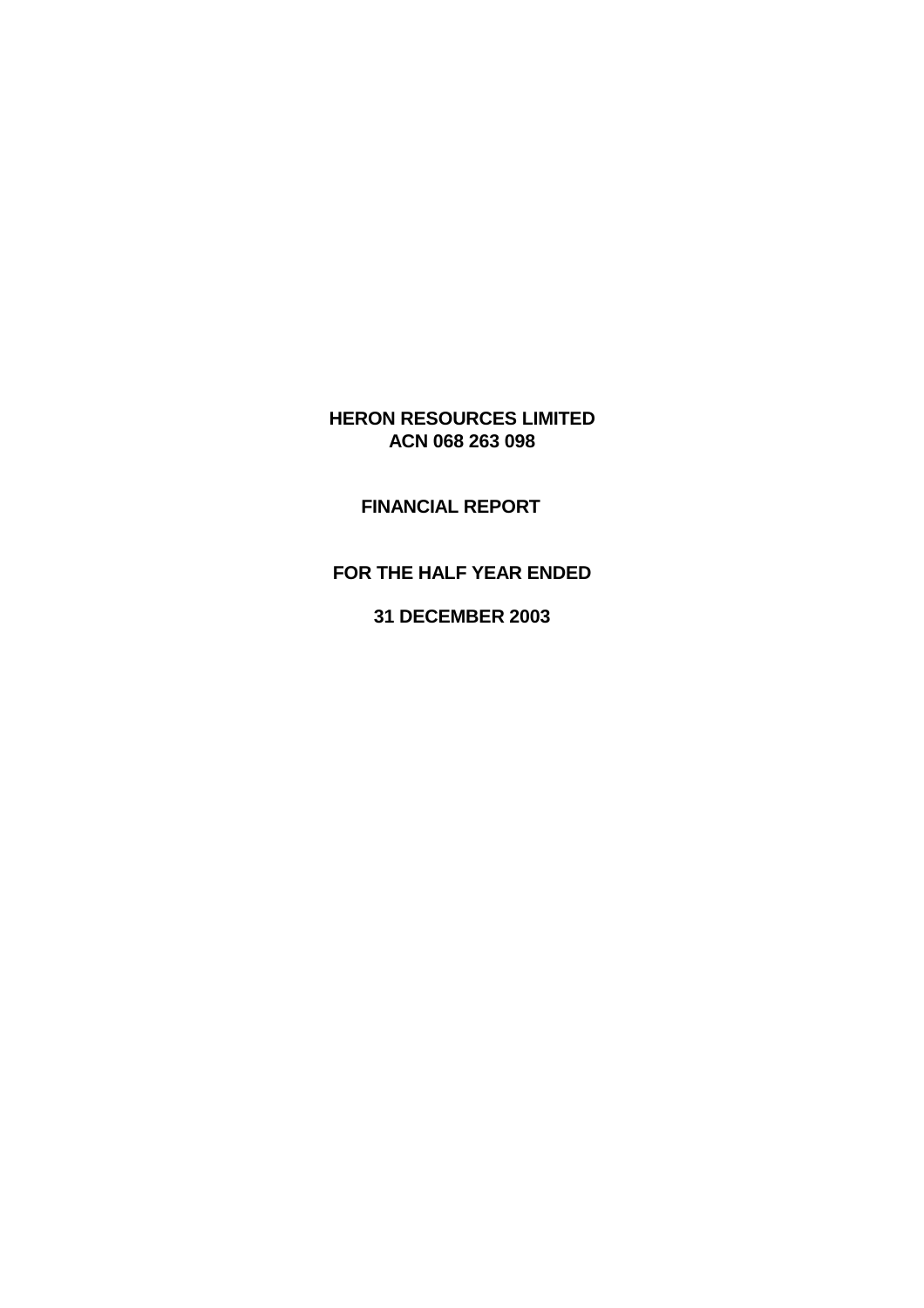# **HERON RESOURCES LIMITED**

#### **FINANCIAL REPORT**

#### **FOR THE HALF YEAR ENDED**

#### **31 DECEMBER 2003**

# **CONTENTS PAGE No.**

| Directors' Report                                      |    |
|--------------------------------------------------------|----|
| <b>Consolidated Statement of Financial Performance</b> | 5  |
| <b>Consolidated Statement of Financial Position</b>    | 6  |
| <b>Consolidated Statement of Cash Flows</b>            |    |
| Notes to the Consolidated Financial Statements         | 8  |
| Directors' Declaration                                 | 11 |
| Independent Review Report                              | 12 |

This interim financial report does not include all the notes of the type normally included in an annual financial report. Accordingly, this report is to be read in conjunction with the annual report for the year ended 30 June 2003 and any public pronouncements made by Heron Resources Limited during the interim reporting period in accordance with the continuous disclosure requirements of the Corporations Act 2001.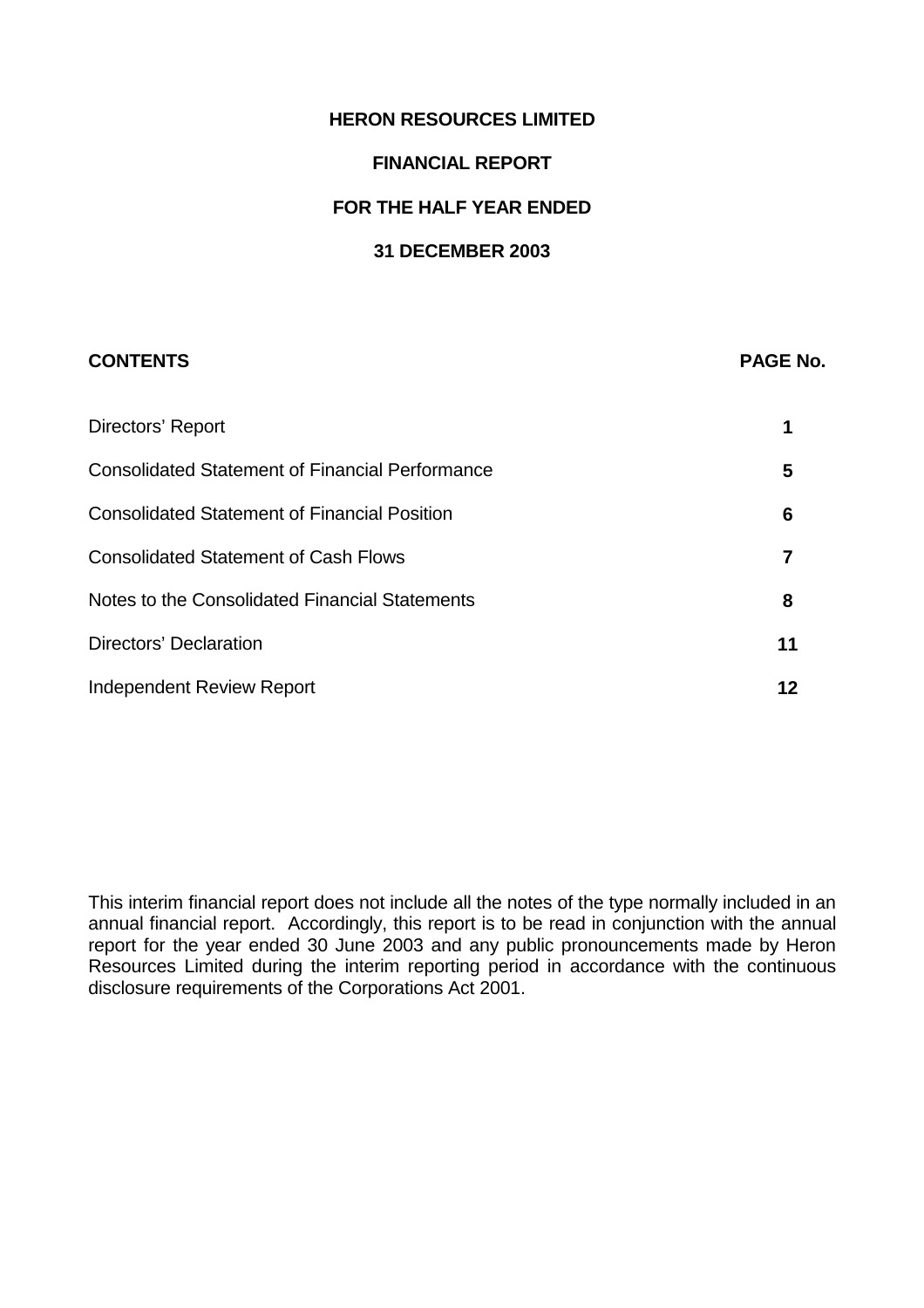Your Directors submit their report on the consolidated entity consisting of Heron Resources Limited ("Heron" or "the Company") and the entities it controlled at the end of, or during, the half year ended 31 December 2003.

#### **Directors**

The names of the Directors of the Company in office during the whole of the half year and at the date of this report are:

Craig Leslie Readhead Ian James Buchhorn

Allan Trench (appointed 8 December 2003) Ross James Arancini (resigned 8 December 2003)

#### **Review of Operations and Results**

#### **Heron Resources Limited**

#### *Nickel Laterite*

The Company controls a non-screened Nickel Laterite resource within the North Kalgoorlie and Hampton Nickel Projects of 225 million tonne at 1.03% Ni and 0.08% Co using a 0.75% Ni cut-off grade. Discussions have continued with various international parties in respect of expediting the future development of the resources.

Heron continues to investigate Ore Supply mechanisms outside of the standalone NKN Project. Programs evaluating the potential viability of processing ore through the Murrin Murrin and/or Cawse nickel treatment facilities continue.

Feasibility work continued aimed at upgrading the Hampton Nickel Project (being the Bulong South, Kalpini, Lake Rebecca and Edjudina Prospects). The Hampton Nickel Project is specifically aimed at assessing saprolitic ore feeds as a Pressure Acid Leach ("PAL") neutraliser, a process termed "Enhanced Acid Leaching".

The Company is negotiating two advanced stage nickel acquisition opportunities, having completed site visits and detailed due diligence studies.

#### *Nickel Sulphide*

The Company has one of the largest ultramafic tenement holdings of any company in the highly prospective Kalgoorlie Goldfields. Ultramafic is the prime host rock for nickel mineralisation. A review of Heron's nickel data base, regional aeromagnetics and open file reports has generated a new suite of high priority Nickel Sulphide targets:

- Mineral Patch Hill, a regolith PGM anomaly exceeding 0.04% Cu and 200ppb Pt+Pd occurs in association with the ultramafic complex. In-fill RC drilling is planned.
- Vettersberg, discrete magnetic highs indicate komatiite volcanic channels, interpreted to correlate across the Bardoc Tectonic Zone with the Scotia Nickel Sulphide deposit.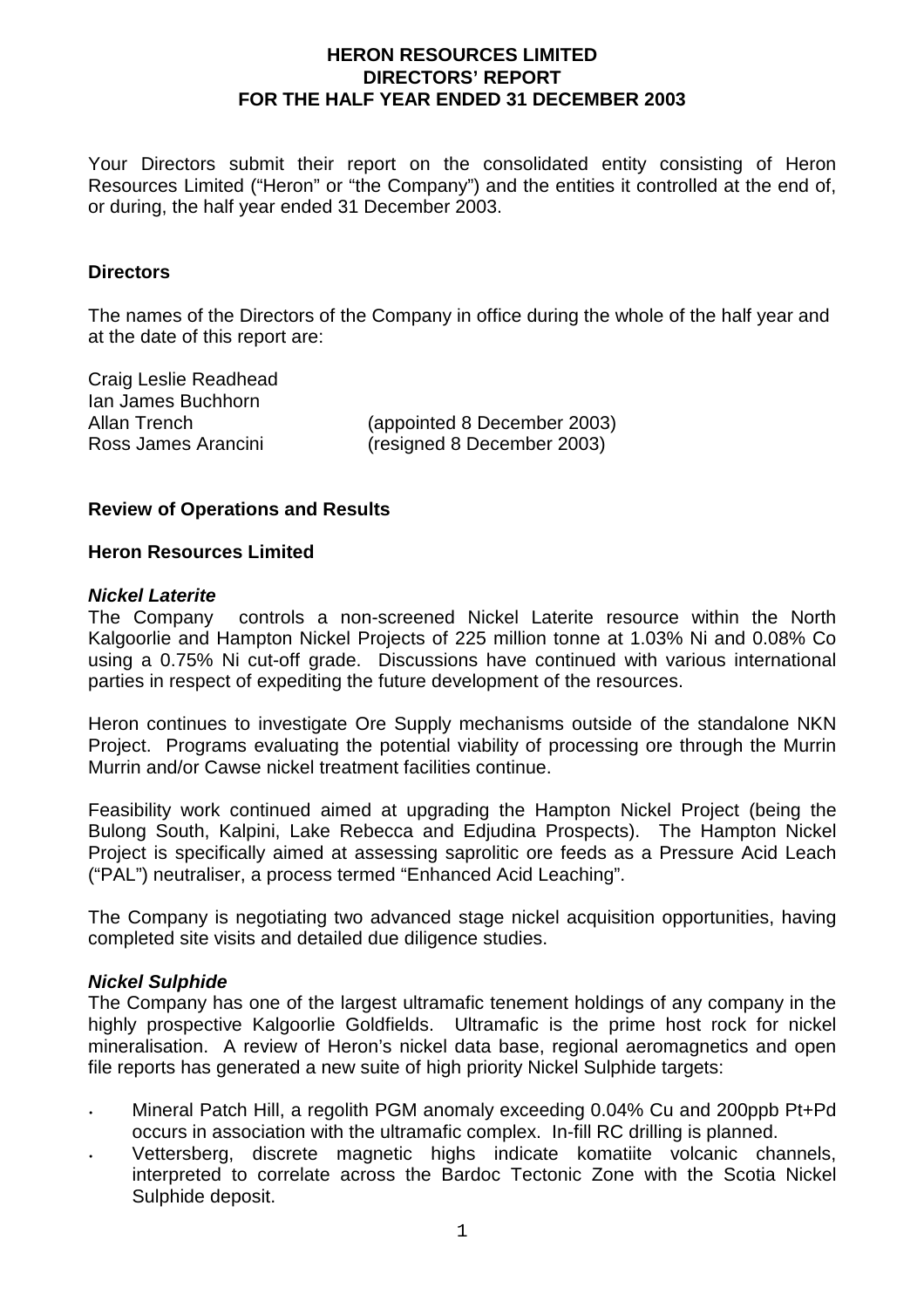- Wellington North, a soil Ni-PGM anomaly displaced from an adjoining komatiite channel requires ground TEM follow up, prior to RC drill testing.
- Kalpini, a TEM anomaly has been identified in association with a basalt-ultramafic contact. RC drill testing of the target is planned during the March 2004 Quarter.

In respect of the new Nickel Sulphide targets, these became apparent with the validation and restructure of the nickel drill data base, which is now completed. The targets are spatially related to Heron's Nickel Laterite resources, so an early sale or joint venture of the targets is not prudent.

The new Nickel Sulphide targets are related to komatiite contacts at Mineral Patch Hill, Vettersberg, Wellington North and Kalpini. Heron's exploration methodology involves detailed multi-element analysis of a specific regolith horizon if drill samples are available, or soil sampling if no drill samples are available. This process ranks targets for follow up ground EM and drilling as warranted. The Kalpini target in particular is ready for drilling.

Within the Goongarrie area, field mapping is current, concentrating on the basal western contact of the Walter Williams Formation ("WWF"), where the Missouri Basalt footwall is confirmed from mapping and/or DEMs to be present (as opposed to stoped by granite). Several discrete komatiite channel structures have been defined, and ranking using multielement soil geochemistry is in progress. Interpretation of Heron drilling and open file data also confirms good gold prospectivity within the western WWF contact zone, being the southern extension of the Sand Queen gold-mineralised structure.

Pioneer Nickel Limited ("Pioneer") de-merged from Heron on 15 October 2003, such that Heron Shareholders as at a 28 October 2003 record date will receive an in specie Pioneer share distribution. Pioneer was listed on ASX on 4 December 2003. Drilling of Pioneer's advanced stage Nickel Sulphide assets has already commenced.

## **Regent Resources Limited**

Offers for several gold properties were made during the December 2004 Quarter, on behalf of Heron's wholly owned subsidiary Regent Resources Limited ("Regent"). The outcomes for the various offers are awaited. Preparation of the Regent prospectus continues.

Data review has generated several new and significant gold targets, at Cave Hill (Siberia), Elsie Tynan, Baden Powell and Grafters South (Goongarrie South) and Black Jack South (Highway).

Field exploration is current at the Yindarlgooda Project, targeting Volcanogenic Massive Sulphide ("VMS") mineralisation. As well as having base metal prospectivity, the project represents a potential sulphuric acid source for the local Nickel Laterite industry.

## **Balladonia Energy Limited**

Development of the Mineral Sands properties advanced during the December 2004 Quarter, on behalf of Heron's wholly owned subsidiary Balladonia Energy Limited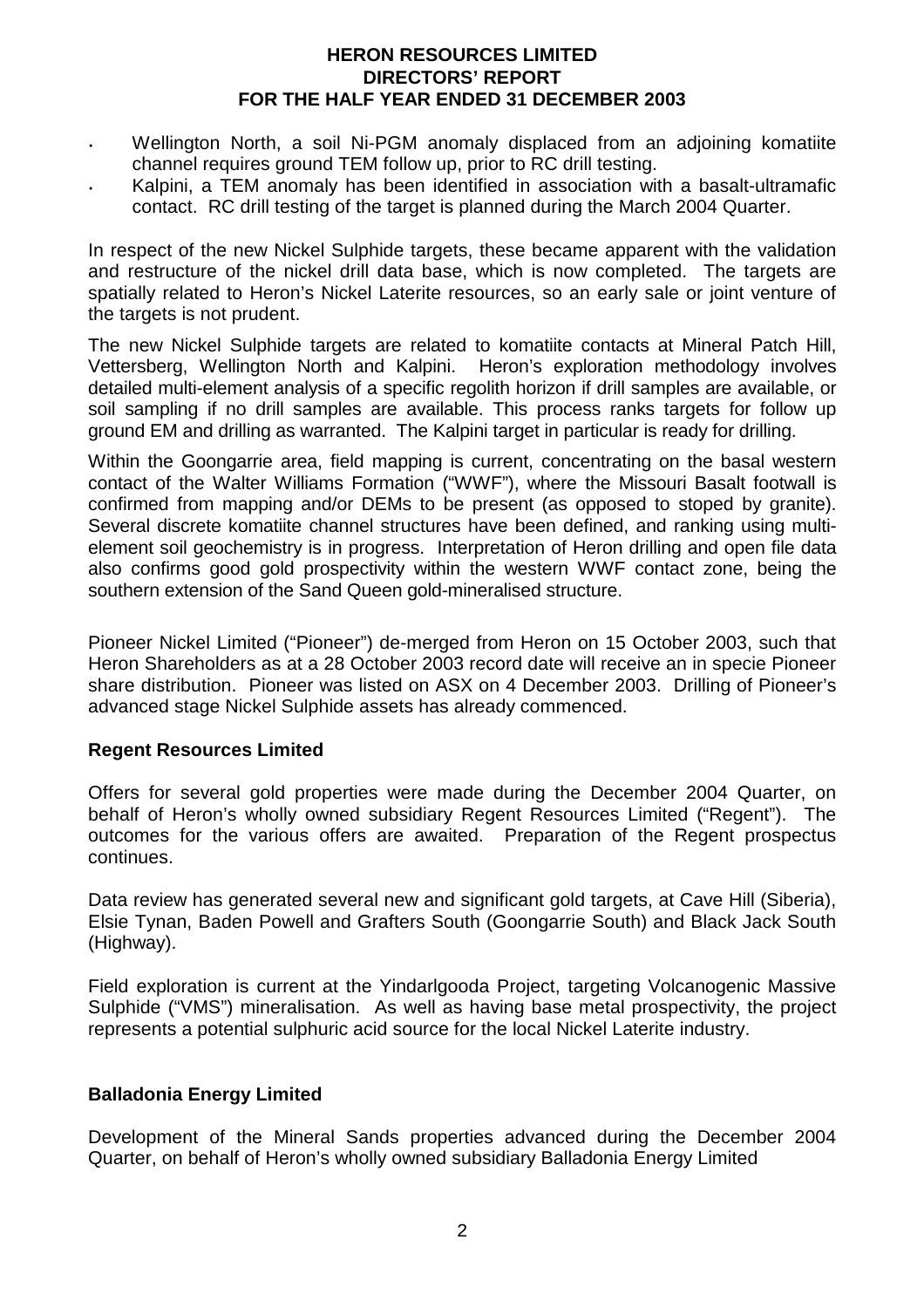("Balladonia"). Discussions have commenced with a potential CEO for Balladonia, to manage the IPO process.

A concept plan has been prepared for the raising of seed capital to allow the Balladonia Mineral Sand assets to proceed to IPO. Additionally and separately, sale of the Balladonia Oil Shale assets is under review, with Heron aiming to retain sulphur off-take.

Signed in accordance with a resolution of the Board of Directors:

deedlacad

 $\overline{a}$ Craig Leslie Readhead **Director** 

Date: 15<sup>th</sup> March 2004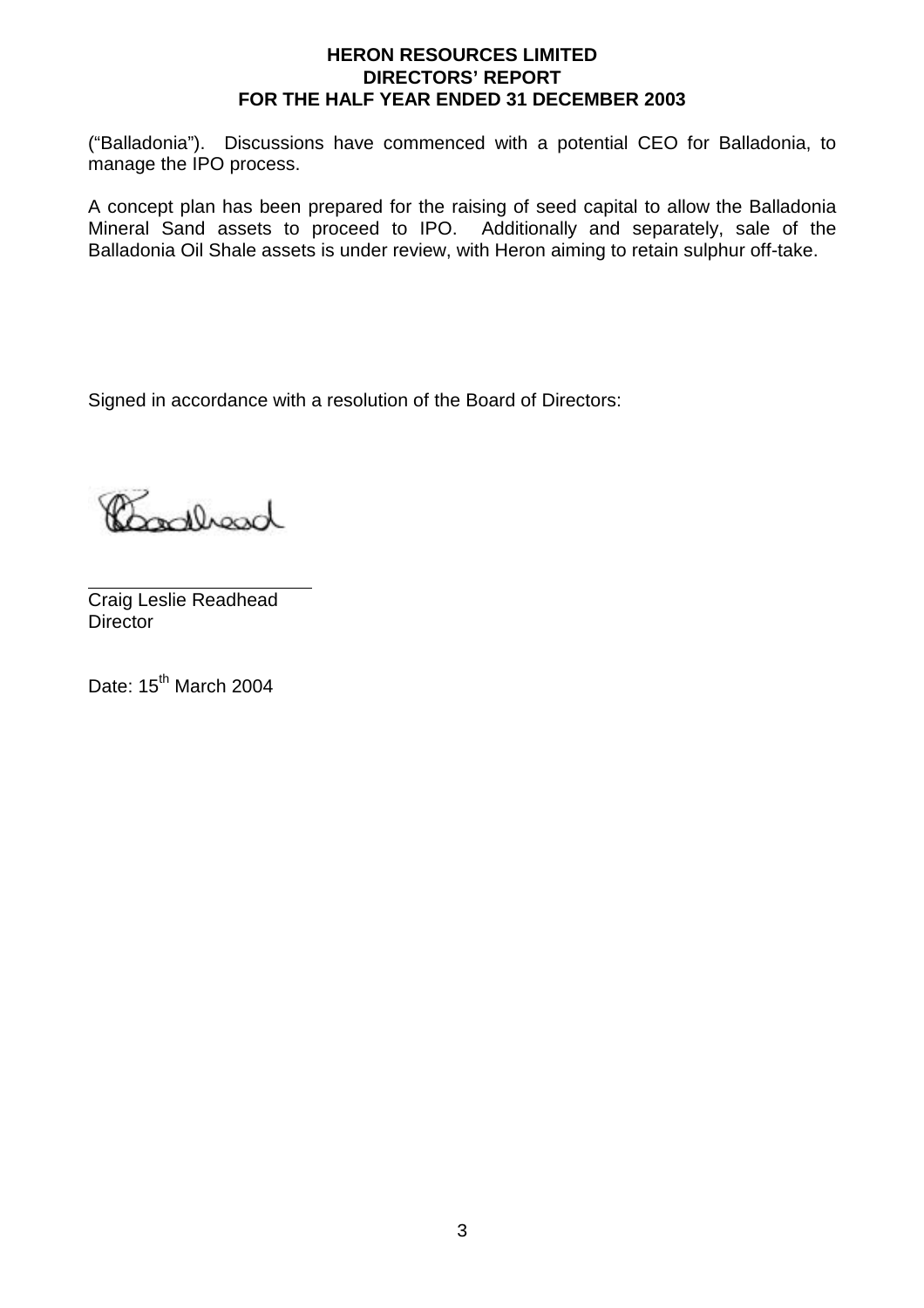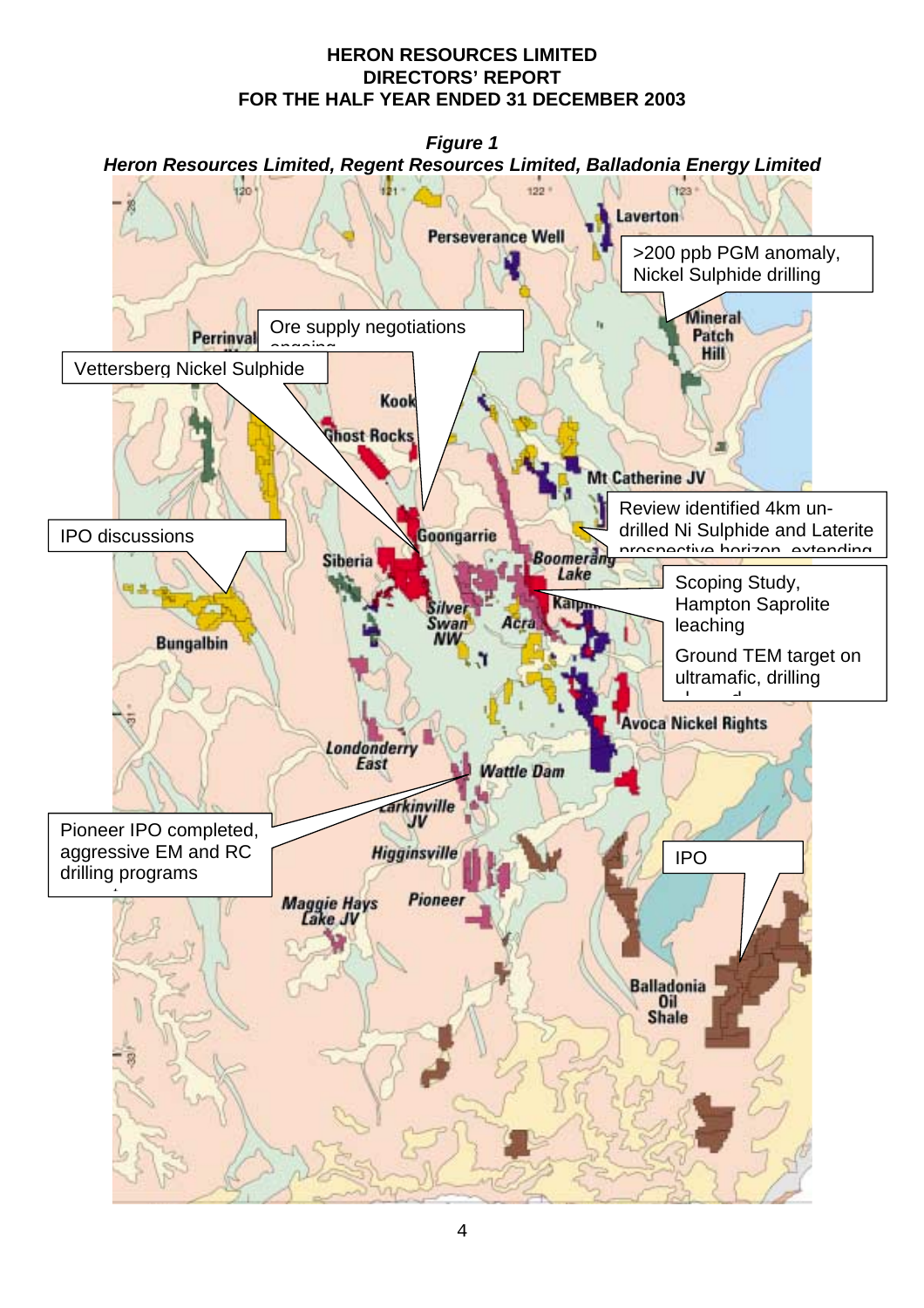# **HERON RESOURCES LIMITED CONSOLIDATED STATEMENT OF FINANCIAL PERFORMANCE FOR THE HALF YEAR ENDED 31 DECEMBER 2003**

|                                                                                                                                     | <b>Note</b>                      | 31 Dec<br>2003                                  | 31 Dec<br>2002          |
|-------------------------------------------------------------------------------------------------------------------------------------|----------------------------------|-------------------------------------------------|-------------------------|
| Revenue from operating activities                                                                                                   | $\overline{2}$                   | 502,664                                         | 34,363                  |
| <b>Revenue from ordinary activities</b>                                                                                             |                                  | 502,664                                         | 34,363                  |
| Depreciation<br>Cost of mining tenements and data sold<br>Other expenses from ordinary activities<br>De-merger of controlled entity | $\overline{2}$<br>$\overline{2}$ | (16, 299)<br>(351, 252)<br>(338, 308)<br>61,236 | (18, 226)<br>(309, 742) |
| Loss from ordinary activities before<br>income tax expense                                                                          |                                  | (141, 959)                                      | (293, 605)              |
| Income tax expense                                                                                                                  |                                  |                                                 |                         |
| <b>Net Loss</b>                                                                                                                     |                                  | (141, 959)                                      | (293, 605)              |
| Basic earnings per share                                                                                                            |                                  | \$(0.0012)                                      | \$(0.0028)              |
| Diluted earnings per share                                                                                                          |                                  | \$(0.0012)                                      | \$(0.0028)              |

The Consolidated Statement of Financial Performance should be read in conjunction with the accompanying notes.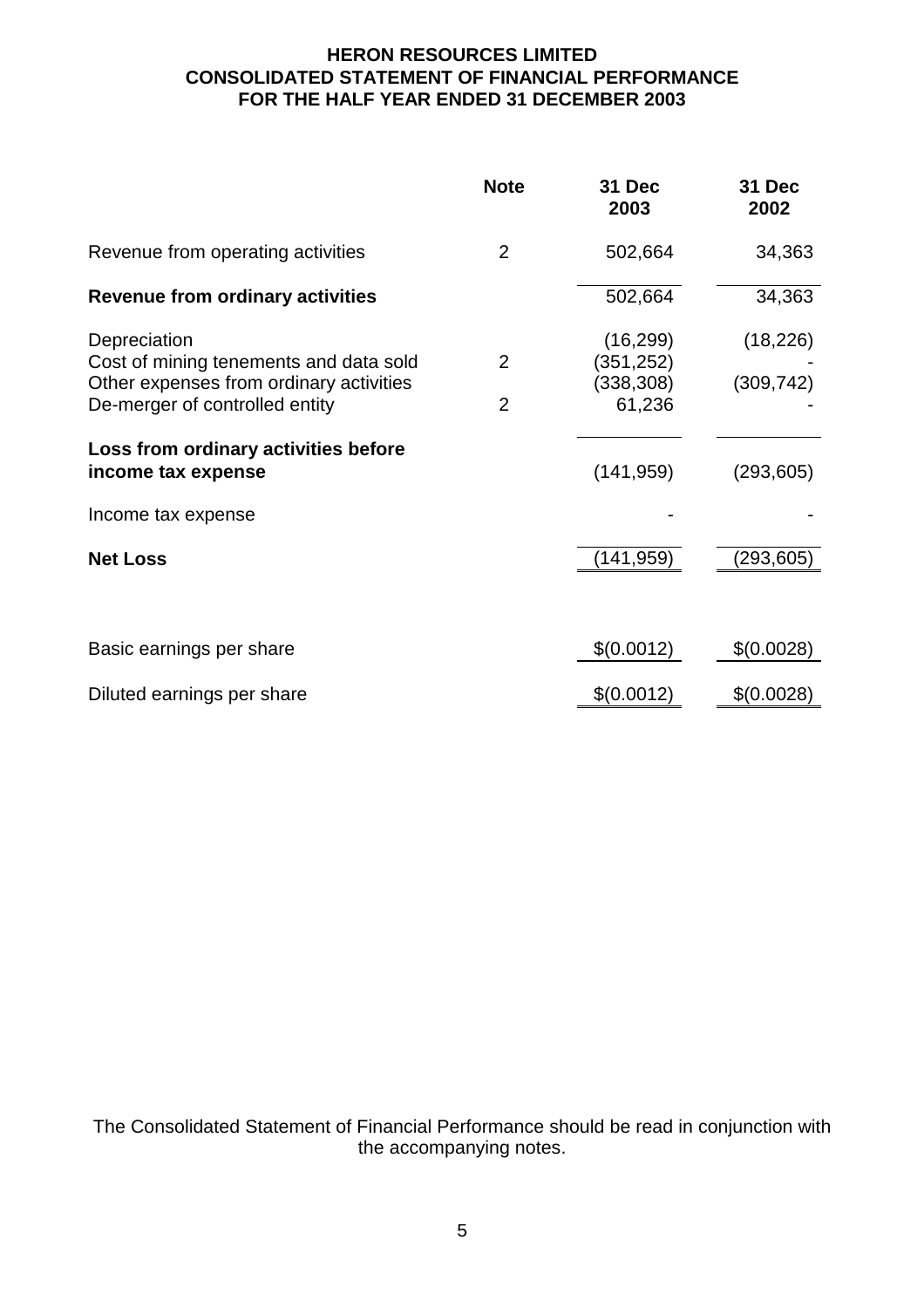# **HERON RESOURCES LIMITED CONSOLIDATED STATEMENT OF FINANCIAL POSITION AS AT 31 DECEMBER 2003**

| <b>Current Assets</b><br>Cash assets<br>2,590,294<br>Receivables<br>94,421<br>2,684,715<br><b>Total Current Assets</b><br><b>Non-Current Assets</b> | 699,100<br>77,202<br>776,302<br>49,407<br>14,791,984<br>14,841,391 |
|-----------------------------------------------------------------------------------------------------------------------------------------------------|--------------------------------------------------------------------|
|                                                                                                                                                     |                                                                    |
|                                                                                                                                                     |                                                                    |
|                                                                                                                                                     |                                                                    |
|                                                                                                                                                     |                                                                    |
|                                                                                                                                                     |                                                                    |
| Property, plant and equipment<br>54,710                                                                                                             |                                                                    |
| Exploration and evaluation costs carried<br>15,026,934<br>forward                                                                                   |                                                                    |
| 15,081,644<br><b>Total Non-Current Assets</b>                                                                                                       |                                                                    |
| <b>TOTAL ASSETS</b><br>17,766,359                                                                                                                   | 15,617,693                                                         |
| <b>Current Liabilities</b>                                                                                                                          |                                                                    |
| Payables<br>113,285                                                                                                                                 | 311,090                                                            |
| Provisions<br>42,847                                                                                                                                | 43,742                                                             |
| <b>Total Current Liabilities</b><br>156,132                                                                                                         | 354,832                                                            |
| <b>Non-Current Liabilities</b>                                                                                                                      |                                                                    |
| Provisions<br>69,580                                                                                                                                | 46,275                                                             |
| <b>Total Non-Current Liabilities</b><br>69,580                                                                                                      | 46,275                                                             |
| <b>TOTAL LIABILITIES</b><br>225,712                                                                                                                 | 401,107                                                            |
| <b>NET ASSETS</b><br>17,540,647                                                                                                                     | 15,304,145                                                         |
|                                                                                                                                                     |                                                                    |
| <b>EQUITY</b><br>Contributed capital<br>27,229,189                                                                                                  | 24,770,876                                                         |
| <b>Retained earnings</b><br>(9,688,542)                                                                                                             | (9,554,290)                                                        |
| 17,540,647<br><b>TOTAL EQUITY</b>                                                                                                                   | 15,216,586                                                         |

The Consolidated Statement of Financial Position should be read in conjunction with the accompanying notes.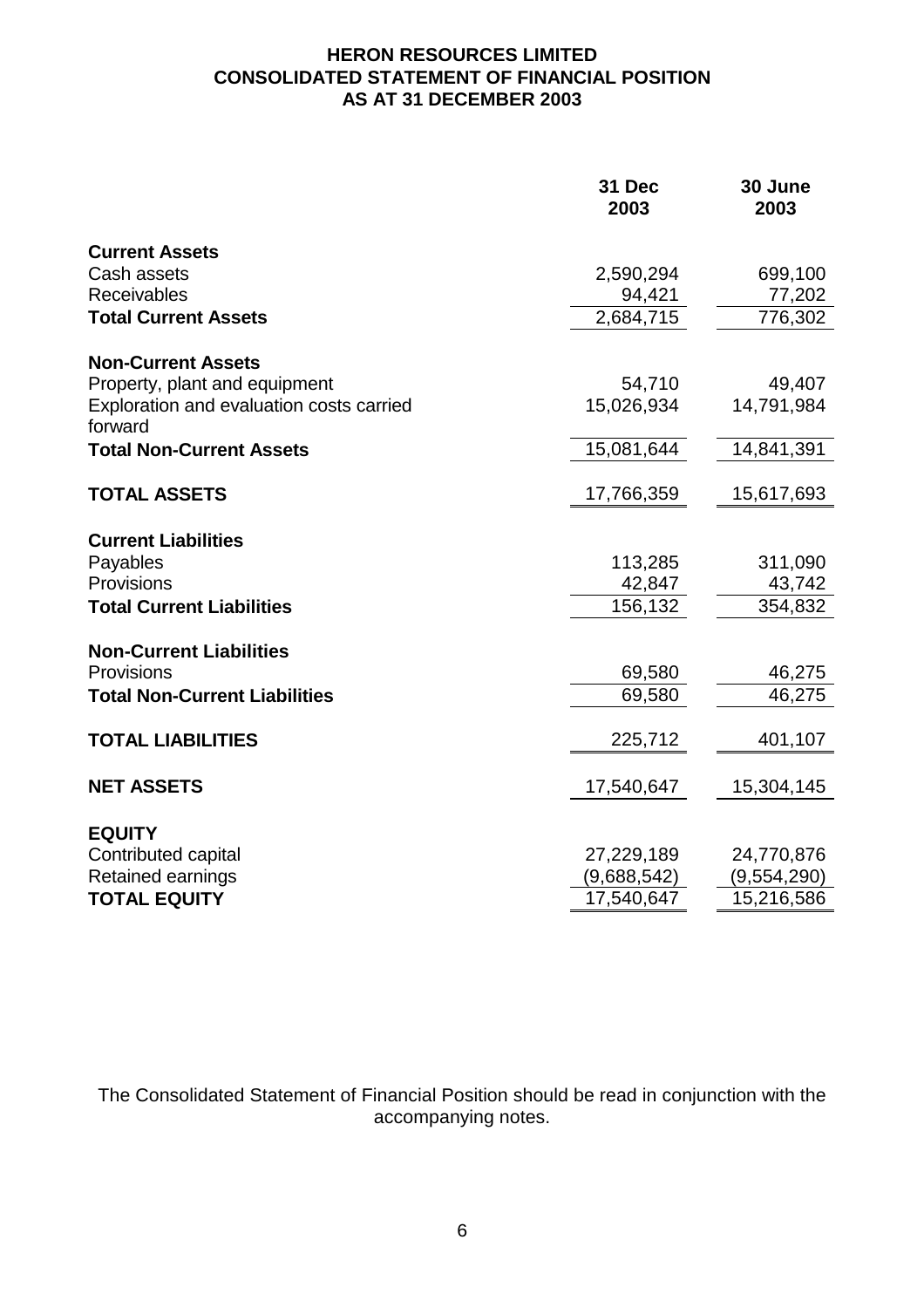# **HERON RESOURCES LIMITED CONSOLIDATED STATEMENT OF CASHFLOWS FOR THE HALF YEAR ENDED 31 DECEMBER 2003**

|                                               | 31 Dec<br>2003 | 31 Dec<br>2002 |
|-----------------------------------------------|----------------|----------------|
| Cash flows from operating activities          |                |                |
| Payments for administration expenses          | (299, 422)     | (253, 887)     |
| Goods and services tax (net movement)         | 14,670         | (13, 671)      |
| Interest received                             | 20,280         | 34,942         |
| Administration fee                            | 100,000        |                |
| Proceeds from sale of data                    | 15,000         |                |
| Net cash used in operating activities         | 149,472)       | (232, 616)     |
| Cash flows from investing activities          |                |                |
| <b>Exploration expenditure</b>                | (689, 130)     | (750, 287)     |
| Payments for plant and equipment              | (5,321)        | (395)          |
| Cash outflow on de-merger                     | (15,027)       |                |
| Net cash used in investing activities         | (709, 478)     | (750, 682)     |
| <b>Cash flows from financing activities</b>   |                |                |
| Proceeds from issue of shares                 | 2,646,323      |                |
| <b>Refundable Bonds</b>                       | 20,000         |                |
| <b>Unsecured loans</b>                        | (24, 566)      |                |
| Unsecured loan repayments                     | 108,387        | 3,531          |
| Net cash provided by financing activities     | 2,750,144      | 3,531          |
| Net increase / (decrease) in cash held        | 1,891,194      | (979, 767)     |
|                                               |                |                |
| Cash at the beginning of the reporting period | 699,100        | 2,126,519      |
| Cash at the end of the reporting period       | 2,590,294      | 1,146,752      |

The Consolidated Statement of Cash Flows should be read in conjunction with the accompanying notes.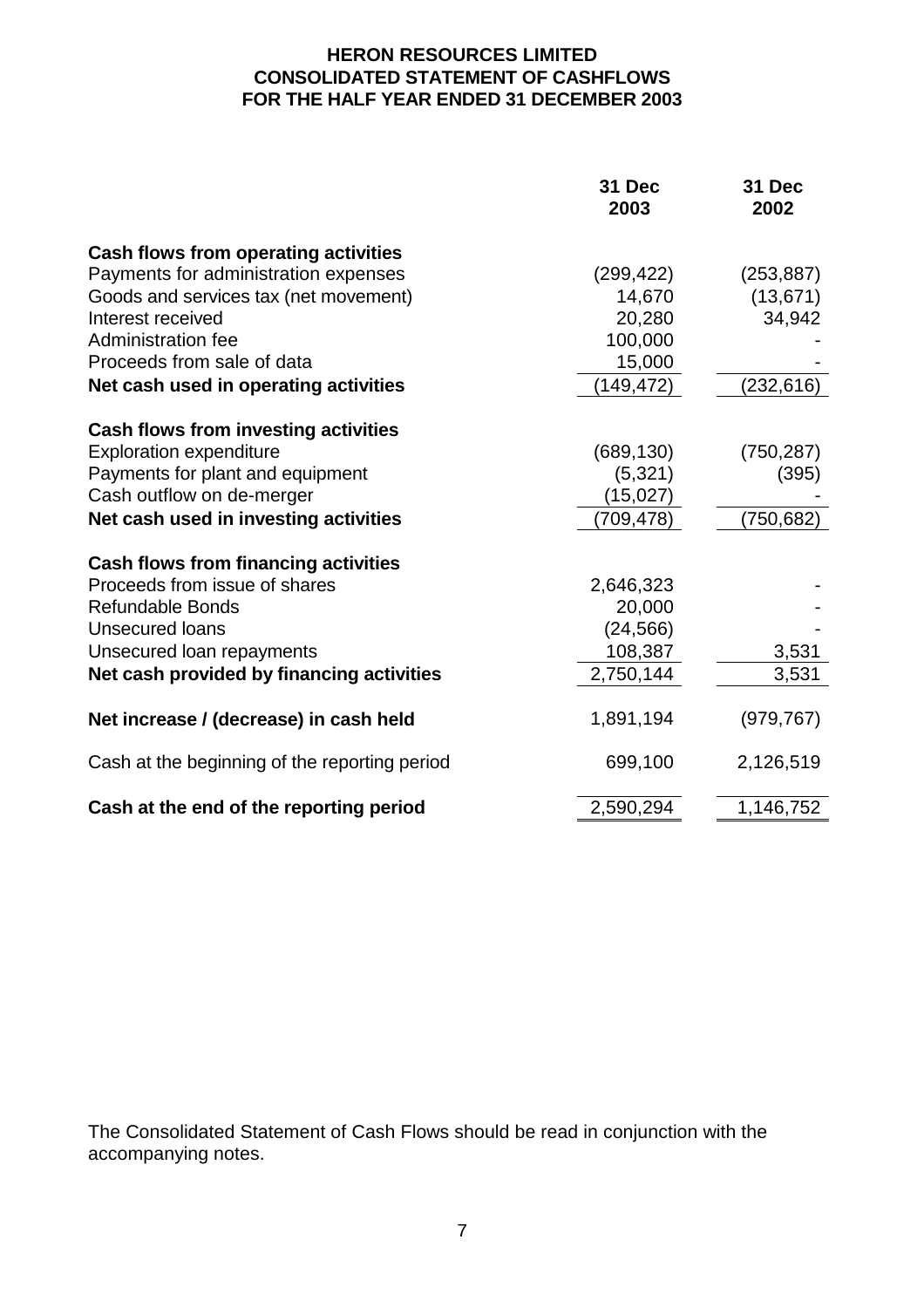# **HERON RESOURCES LIMITED NOTES TO THE CONSOLIDATED FINANCIAL STATEMENTS FOR THE HALF YEAR ENDED 31 DECEMBER 2003**

#### **NOTE 1 SUMMARY OF SIGNIFICANT ACCOUNTING POLICIES**

#### **(a) Basis of accounting**

This general purpose financial report for the interim half year reporting period ended 31 December 2003 has been prepared in accordance with Accounting Standard AASB 1029: Interim Financial Reporting, other professional reporting requirements (Urgent Issues Group Consensus Views), other authoritative pronouncements of the Australian Accounting Standards Board and the Corporations Act 2001.

The interim financial report does not include all the notes of the type normally included in an annual financial report. Accordingly, this report is to be read in conjunction with the annual report for the year ended 30 June 2003 and any public announcements made by Heron Resources Limited during the interim reporting period in accordance with the continuous disclosure requirements of the Corporations Act 2001.

The accounting policies adopted are consistent with those of the previous financial year and corresponding interim reporting period unless stated otherwise.

# **NOTE 2 DE-MERGER OF CONTROLLED ENTITY**

Included in revenue are amounts relating to the de-merger of Pioneer Nickel Limited.

On the 15 October 2003 the Company's shareholders approved the de-merger of wholly owned subsidiary Pioneer Nickel Limited.

 The de-merger was by way of a pro-rata in-specie distribution of 15,000,010 Pioneer Nickel Limited shares to Company's shareholders on the basis of approximately one Pioneer Nickel Limited share for every 8 .6 ordinary shares held in the Company.

Pioneer Nickel Limited shares are held in trust for the Company's shareholders to be distributed at the discretion of the Company's Directors such discretion to be made between 6 and 24 months following the listing of Pioneer Nickel Limited on the Australian Stock Exchange Limited.

The following is a financial summary for Pioneer Nickel Limited:

#### **Carrying amount of assets and liabilities as at 28 October 2003**

|                                | \$      |
|--------------------------------|---------|
| Cash at bank                   | 15,027  |
| <b>Receivables</b>             | 1,709   |
| Office furniture & equipment   | 590     |
| <b>Exploration expenditure</b> | 441,198 |
| <b>Total assets</b>            | 458,524 |
|                                |         |
| Loan from parent entity        | 139,457 |
| <b>Total liabilities</b>       | 139,457 |
|                                |         |
| Net assets                     | 319,067 |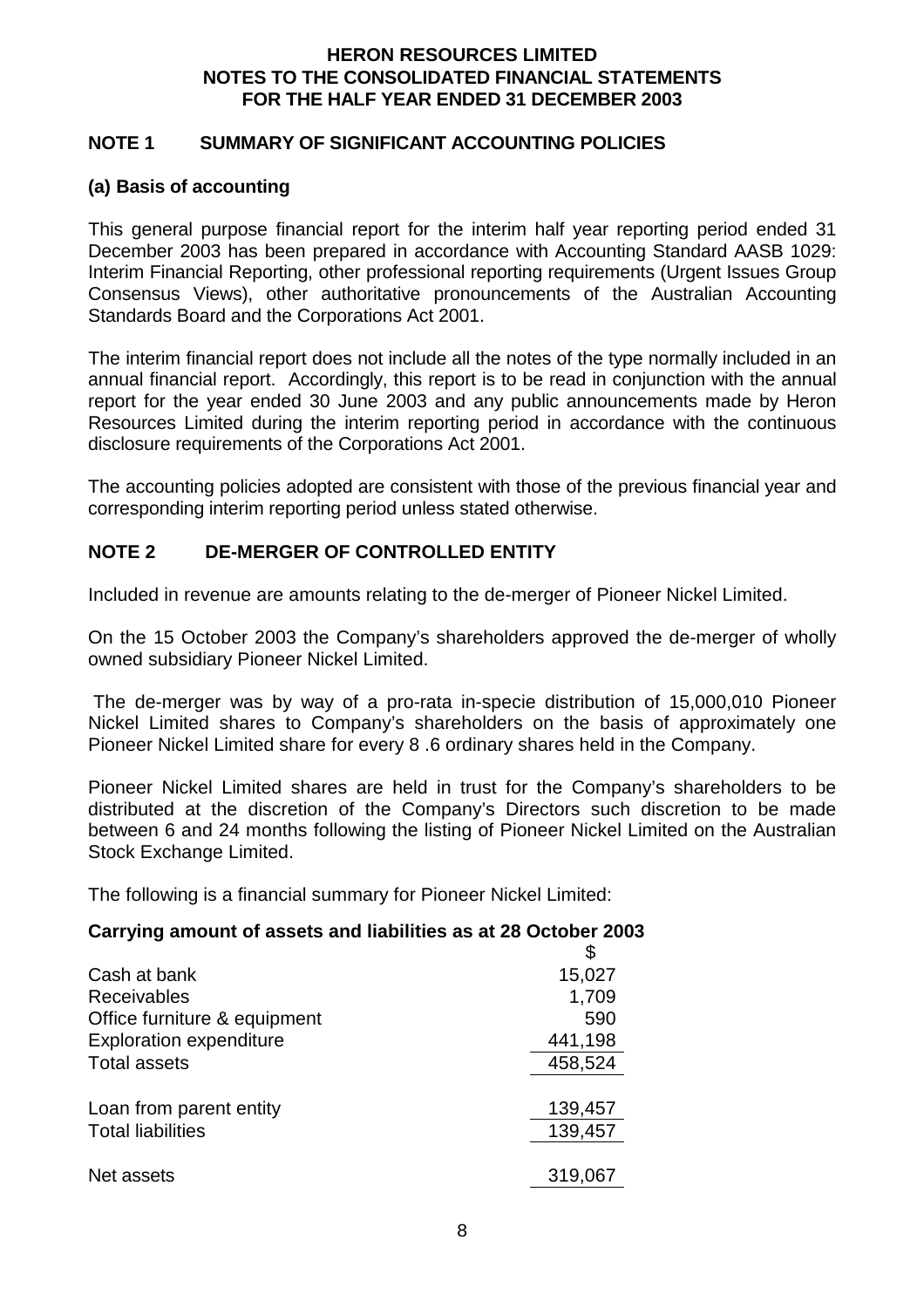# **HERON RESOURCES LIMITED NOTES TO THE CONSOLIDATED FINANCIAL STATEMENTS FOR THE HALF YEAR ENDED 31 DECEMBER 2003**

# **Financial performance information from 1 July 2003 to 28 October 2003**

| Revenue from ordinary activities                  | .58       |
|---------------------------------------------------|-----------|
| Expenses from ordinary activities                 | (61, 294) |
| Profit from ordinary activities before income tax | (61, 236) |
| Income tax expense                                |           |
| Net loss                                          | (61, 236) |

# **Cash flow information from 1 July 2003 to 28 October 2003**

| Net cash outflow from ordinary activities  | (62, 934) |
|--------------------------------------------|-----------|
| Net cash outflow from investing activities | (14, 304) |
| Net cash inflow from financing activities  | 59,512    |
| Net decrease in cash generated             | (17, 726) |

# **NOTE 3 DIVIDENDS**

No dividends have been paid or proposed during or since the end of the half year.

# **NOTE 4 EARNINGS PER SHARE**

The number of shares on issue at the end of the half year, and used in the calculation of basic earnings per share, was 128,539,600. The 11,163,172 options on issue as at the end of the half year have no dilutive effect.

# **NOTE 5 SEGMENT INFORMATION**

The consolidated entity operates within the mineral exploration industry in Western Australia.

# **NOTE 6 SUBSEQUENT EVENTS**

There are no matters or circumstances that have arisen since the end of the half year which significantly affect, or may significantly affect, the state of affairs or operations of the consolidated entity subsequent to the half year ended 31 December 2003.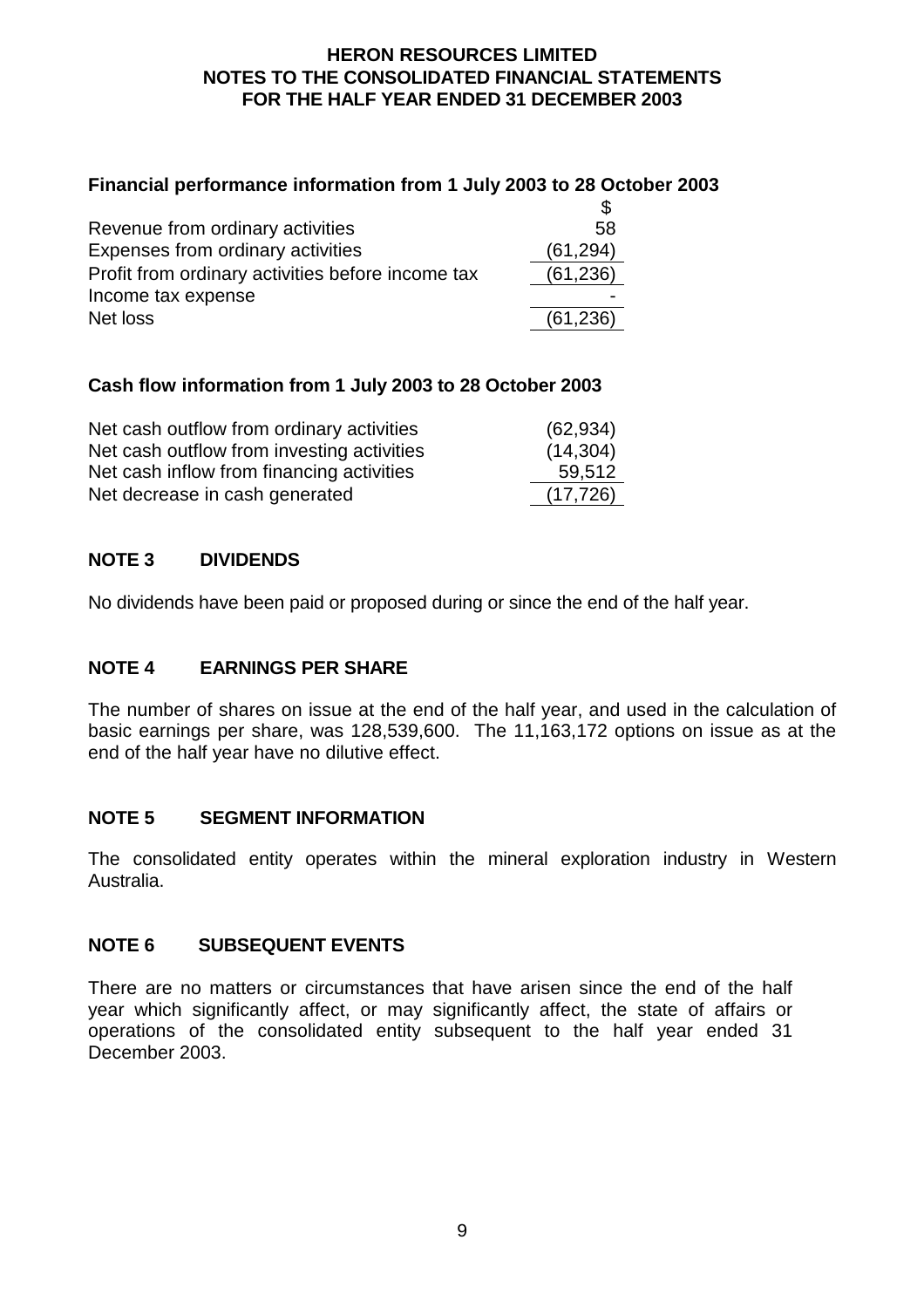# **HERON RESOURCES LIMITED NOTES TO THE CONSOLIDATED FINANCIAL STATEMENTS FOR THE HALF YEAR ENDED 31 DECEMBER 2003**

# **NOTE 7 CONTINGENT LIABILITIES**

Native title claims have been made with respect to areas which include tenements in which the consolidated entity has interests. The consolidated entity is unable to determine the prospects for success or otherwise of the claims and, in any event, whether or not and to what extent the claims may significantly affect the consolidated entity or its projects. Agreement is being reached with native title claimants regarding certain areas in which the consolidated entity has interests.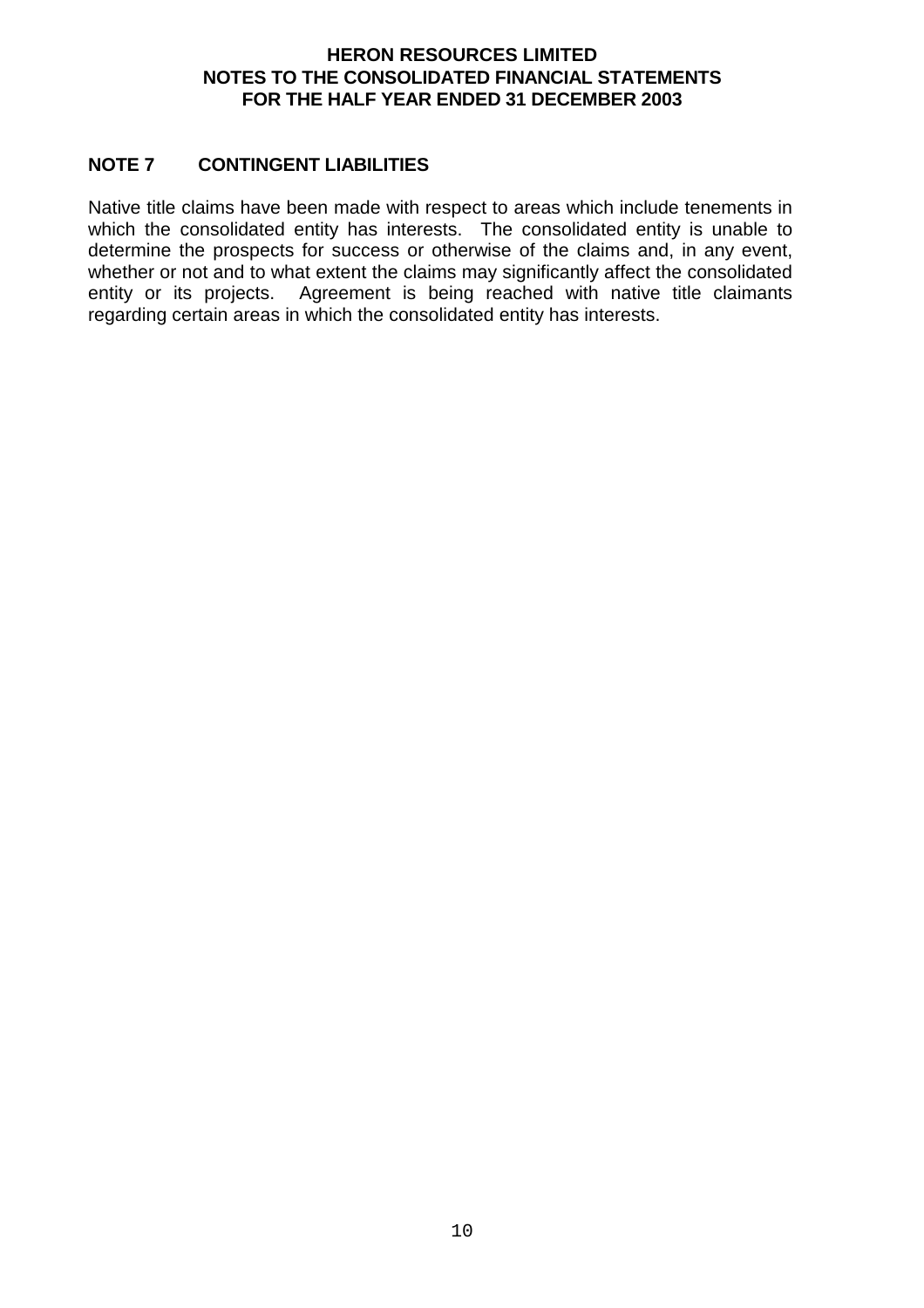The Directors declare that:

In the opinion of the Directors:

- 1. the financial statements and associated notes comply with Accounting Standards, the Corporations Regulations 2001 and other mandatory professional reporting requirements:
- 2. the financial statements and associated notes give a true and fair view of the consolidated entity's financial position as at 31 December 2003 and of its performance, as represented by the results of its operations and its cash flows for the half year ended on that date; and
- 3. there are reasonable grounds to believe that Heron Resources Limited will be able to pay its debts as and when they become due and payable.

This declaration is made in accordance with a resolution of the Directors.

andhand

Craig Leslie Readhead **Director** 

Date: 15<sup>th</sup> March 2004